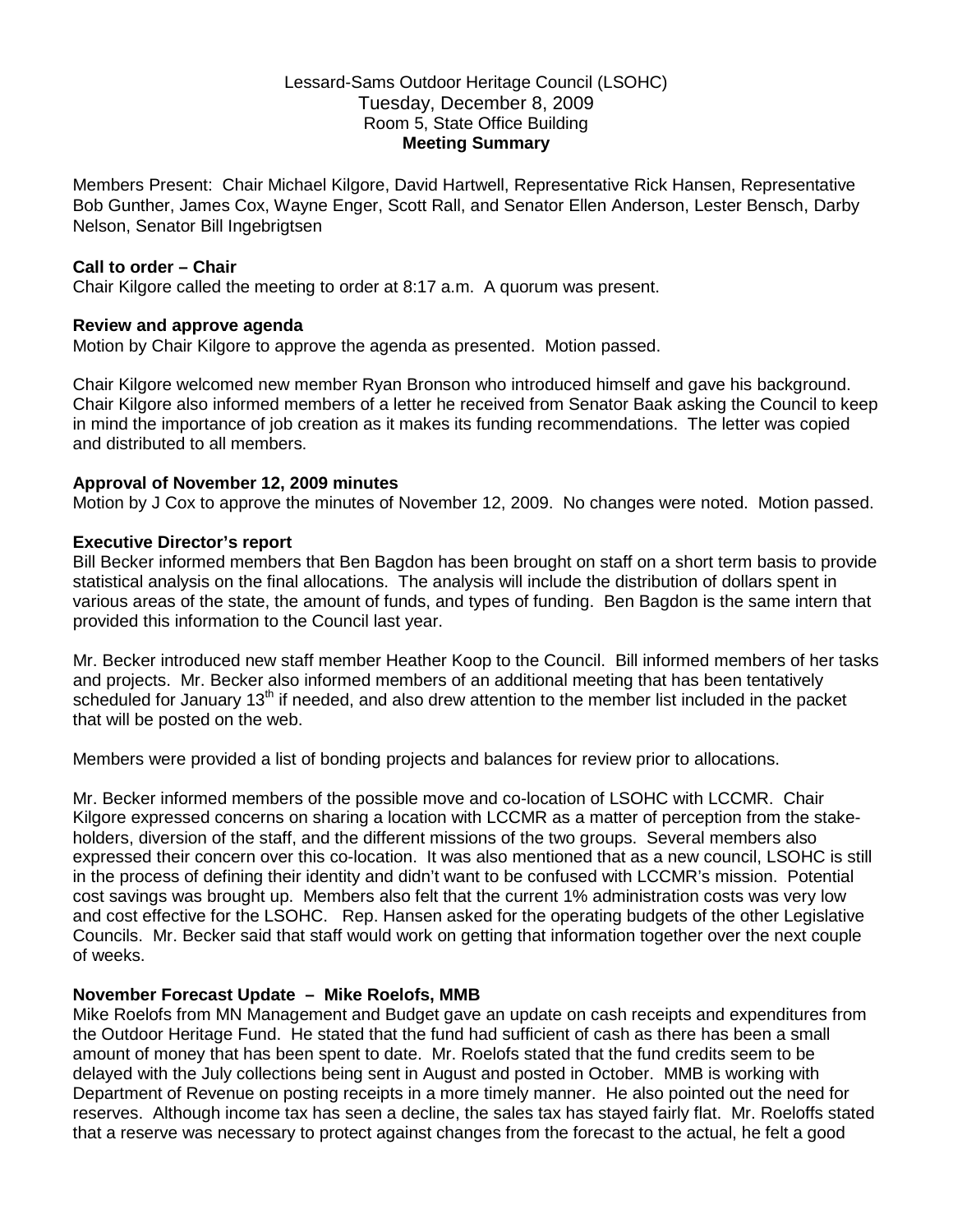reserve would be between 5 -10%.

# **Update: 550 Acre Land Acquisition along the Rum River and Cedar Creek in Anoka**

John VonDeLinde, Anoka Parks and Recreation gave an update on the FY2010 funded project and highlights from his FY2011 project. He answered questions posed by members.

## **Update: DNR Funding Requests**

Dave Schad, DNR Director of Fish and Wildlife, reviewed the DNR proposal package for members. He stated that they approached the four main habitat types and bundled those into one proposal per area. He stated that flexibility is needed to determine whether easement or fee title acquisitions is the most appropriate tool. He emphasized the need and capacity in working with partners throughout the state to get the job done. He also addressed the staff requests in the proposals. These additional staff requests reflect the need to do work above and beyond and to increase capacity to get the work done. He explained that the Professional Shared Service Fee includes fleet support, IT, maintenance and HR needs. Members asked about the older bonding money not spent to date. He answered that there are specific situations where a project or parcel was delayed for some reason. He also stated that DNR outsources much of the on-the-ground work to the private sector.

## **Hearings**

Members heard the following testimony from proposers and posed questions to presenters.

- 33 DNR Aquatic Habitat Program, *DNR*
- 17 Minnesota Prairie Recovery Project, *The Nature Conservancy*
- 10 Accelerating the Waterfowl Production Area Program in MN: Protecting Our Investment, *USFWS*
- 38 Prairie Heritage Fund, *Pheasants Forever*
- 9 The Green Corridor Legacy Program, *Redwood Area Communities Foundation*
- 8 Northern Tallgrass Prairie NWR Land Acquisition, *US Fish and Wildlife Service*
- 34 Accelerated Prairie Grassland Restoration & Enhancement Program on DNR lands & roadsides, *DNR*

31 - Accelerated Shallow Lakes and Wetlands Enhancement, Restoration, and Protection Partnership, *DNR and Ducks Unlimited*

- 20 Metro Big Rivers Habitat, *Minnesota National Wildlife Refuge Trust Inc.*
- 18 Valley Creek Protection Partnership, *Minnesota Land Trust*
- 5 RIM Reserve Wetlands Reserve Program (WRP) Leveraging Project, *BWSR and USDA*

## **Adjournment**

Chair Kilgore adjourned the meeting at 4:10 p.m.

APPROVED:

Mike Kilgore, Chair Date Darby Nelson, Secretary Date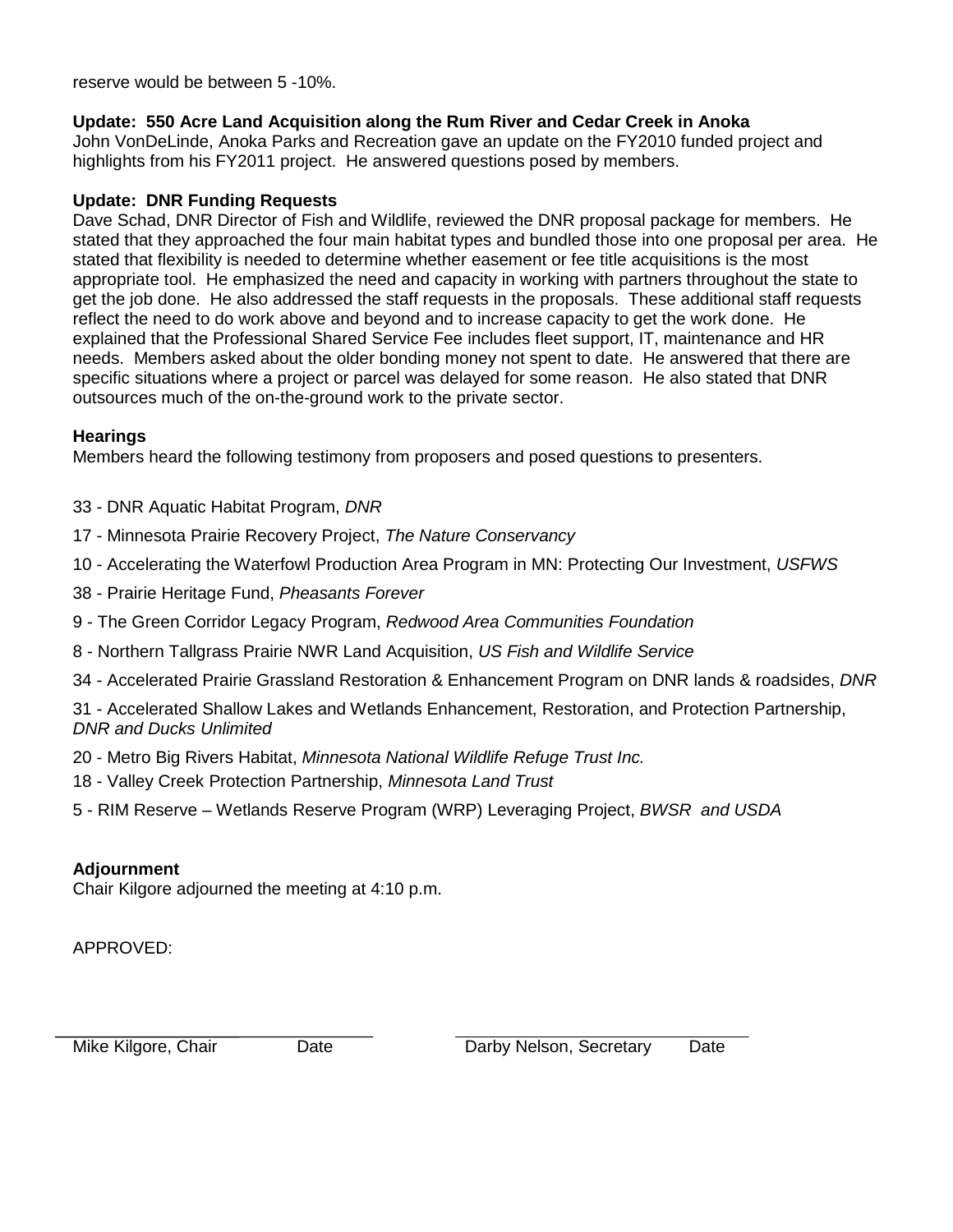## Lessard-Sams Outdoor Heritage Council (LSOHC) Wednesday, December 9, 2009 Room 5, State Office Building **Meeting Summary**

Members Present: Chair Michael Kilgore, David Hartwell, Representative Rick Hansen, Representative Bob Gunther, James Cox, Wayne Enger, Scott Rall, and Senator Ellen Anderson, Lester Bensch, Darby Nelson, Senator Bill Ingebrigtsen

## **Call to order – Chair**

Chair Kilgore called the meeting to order at 9:09 a.m. A quorum was present.

#### **Hearings**

Members heard the following testimony from proposers and posed questions to presenters.

- 39 Porter Creek Conservation Area, *Scott County*
- 35 Lower Mississippi River Habitat Restoration Partnership, *DNR*

29 - Restoring and Enhancing Wildlife Habitat on Key Public Lands Across the Anoka Sand Plain through Collaborative Partnerships, *Great River Greening*

37 - Minnesota Trout Unlimited Coldwater Fish Habitat Restoration & Enhancement Program, *Minnesota Council of Trout Unlimited*

- 19 Critical Shoreline Habitat Protection Program, *Minnesota Land Trust*
- 15 RIM for Forest Habitat, *Aitkin County SWCD*
- 23 Riparian and Lakeshore Protection, Restoration and Access in Dakota County, *Dakota County*
- 2 Little Nokasippi River Wildlife Management Area, *BWSR*
- 22 Protect (Acquire) Key Industrial Forest Land Tracts in Central MN, *Cass County*
- 30 Accelerated Forest Wildlife Habitat Program, *DNR - Fish and Wildlife*

32 - Restoring Fish & Wildlife Populations in the Lower St. Louis River Knowlton Creek Fishery Restoration and Enhancement Project, *DNR - Duluth Area Fisheries*

- 14 Northeastern Minnesota Sharp-tailed Grouse Habitat, *Minnesota Sharp-tailed Grouse Society*
- 7 Washington County St. Croix River Land Protection, *Washington County*
- 36 Conservation Partners Legacy Grant Program, *DNR*

#### **Allocation worksheet and process review**

Members discussed the allocation process in terms of quality verses quantity of projects and possibility of funding fewer projects at the full amount. Member Hartwell mentioned reducing the funding to an annual amount with a possible carry-forward amount for the programs. Sen. Anderson suggested having an alternating biennial schedule with LCCMR for future discussion. Rep. Hansen emphasized again the need to consider the job creation as members look at programs for funding. Member Nelson emphasized the pride he has in this process. He feels the council has done an excellent job in narrowing the priorities and the quality of the proposals received demonstrates that. He also thought that the 30 minute presentations really helped in understanding the proposals better. Chair Kilgore also stated that he felt that 95% of those responding to the call for funding took the priorities seriously.